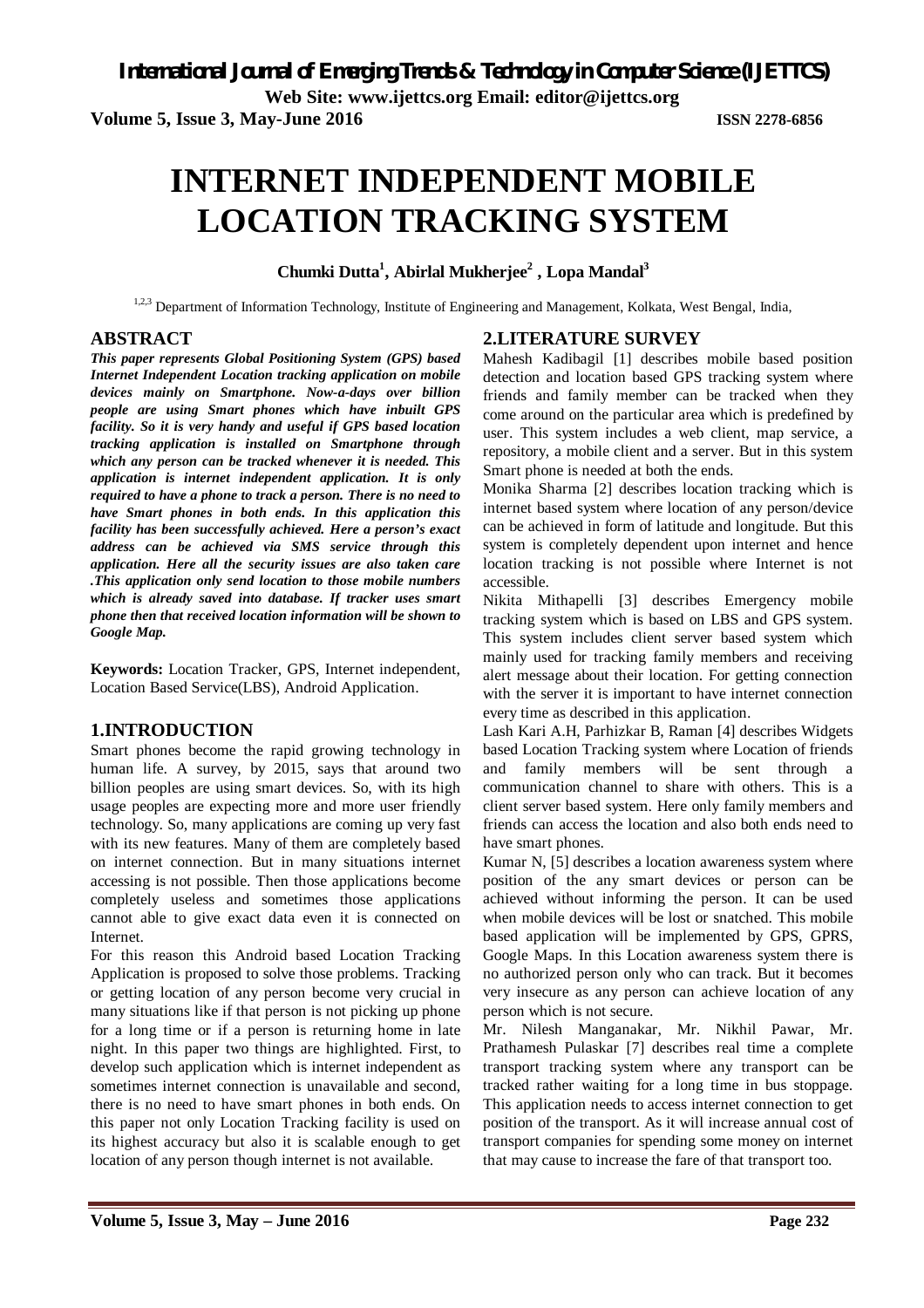# *International Journal of Emerging Trends & Technology in Computer Science (IJETTCS)* **Web Site: www.ijettcs.org Email: editor@ijettcs.org Volume 5, Issue 3, May-June 2016 ISSN 2278-6856**

B. P. S. Sahoo and Satyajit Rath [8] describes Location monitoring system using GPS where an object moving path is shown on Map on the monitor in case of car theft or tracking adolescent drivers . But this system requires constant internet connection.

Ruchika Gupta and BVR Reddy [9] describes human tracking system in a cost effective way .It is used IMEI number as tracking technology. As this system is stated this is a cost effective application but still it requires to access internet all the time for accessing location it also consumes some cost.

Amol Dhumal, Manali Shilimkar ,Amol Naikoji, Yutika Patwa, Prof. M. K. Nighot [10] describes GPS based vehicle tracking System where an organization can track their each and every vehicle with GPS system and that can be monitored in Google Maps on monitoring devices. This application is required to have smart phones in both ends and also internet connection for accessing this. This would be more costly to achieve those requirements to use this application. Any vehicle company will must spend some money for this.

Duansheng Chen, Yongquan Du ; Yibao Zhang [12] describes Location tracking system for field police worker where position and event will be described to reach police quickly with detailed position in Google Map is proposed with the facility of sending and receiving SMS. This application will be useful only when both ends use smart device.

Ankur Chandra , Shashank Jain , Mohammed Abdul Qadeer [13] describes Location detection and sharing with friends and family using server side programming. This application needs to access sever as well as constant internet connection to access that server.

### **3.METHODS AND MODELS USED**

In this GPS based location tracking system has mainly following objectives:

This application works as location tracker which can be used to track any person in any adverse situation as well as it helps to track any object also.

Tracker person must be saved some phone numbers who can track her whenever they need this. So, only selected person can track her.

This is Internet independent applications i.e. whenever internet is not available then also tracker can receive the data about location of the person.

Tracker does not need to have smart phones at all.

### **4.GPS (Global Positioning System)**

GPS is a satellite-based navigation utility system .It is made up by 24 satellites which are placed into orbit by the U.S. Defense Department. GPS satellites circle our earth twice a day. It continuously transmits signal information to earth. GPS receivers take the information and calculate exact location. It makes it possible for people with ground

receivers to pinpoint their geographic location. The location accuracy is 100 to 10 meters for most equipment. In this application GPS is used along with Google Map for fetching the location and showing the location in the Map.

The Location Manager is a predefined class provides Android location service. These services allow to access location providers, to register location update listeners and different types of alerts and more. Fig1 describes GPS working principles.



**Fig1:** How GPS works

#### **Google Maps**

Google Maps is a Web-based service that shows geographical regions and sites in detail around the world. In addition to conventional road maps, Google Maps offers satellite views of all places. In some cities, Google Maps also offers street views.

Android allows us to integrate Google maps. Any location and different routes can be viewed on the map etc. It is possible to customize the map according to user's choices.

# **5.PROPOSED METHODOLOGY**

The proposed system architecture is shown in Figure 4 and consists of following modules.

- Tracker Person
- **❖** Tracking Person
- Google Maps
- **❖ Sqlite Database**
- Global Positioning System(GPS)
- In Fig2 total System Architecture is explained.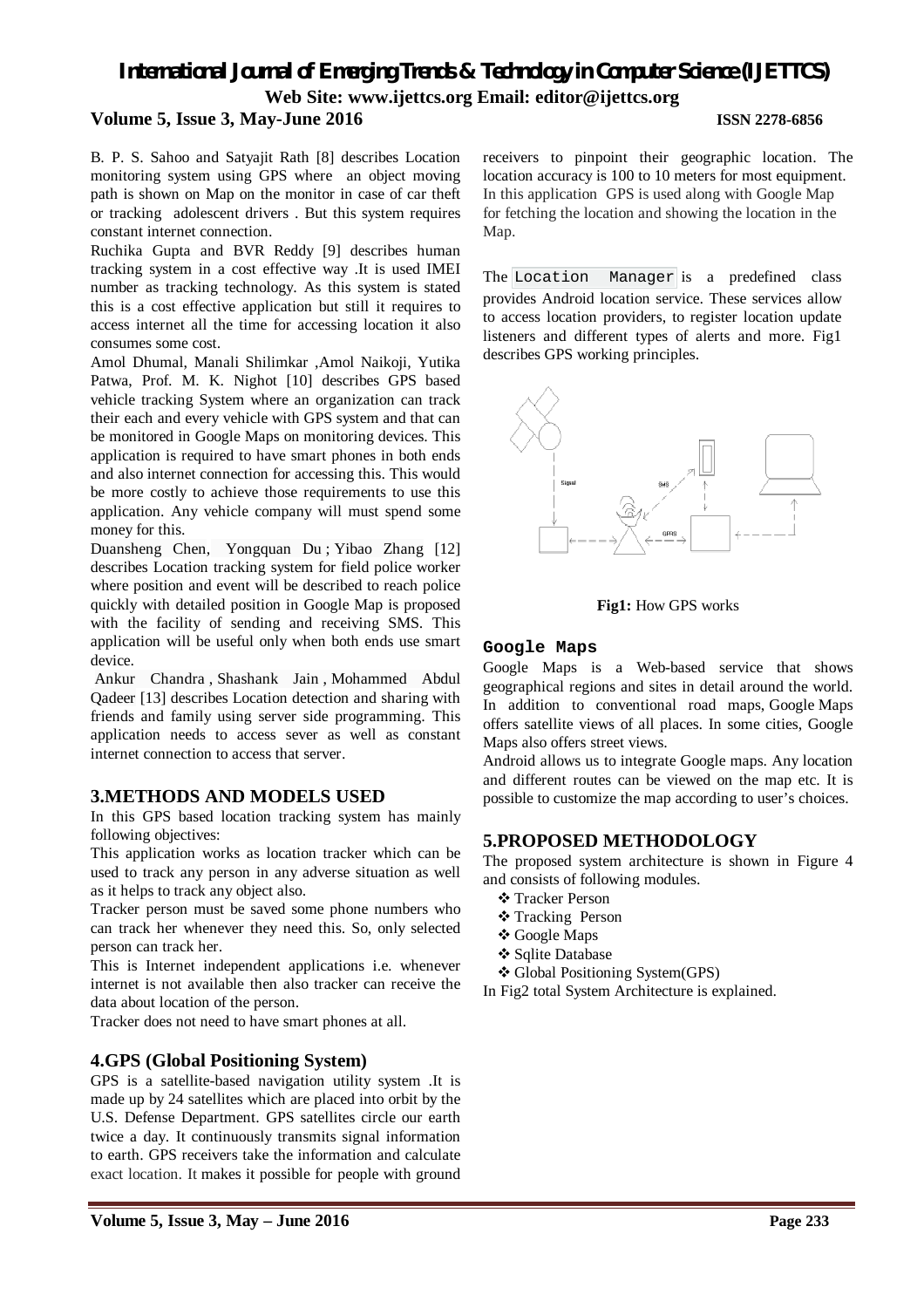# *International Journal of Emerging Trends & Technology in Computer Science (IJETTCS)* **Web Site: www.ijettcs.org Email: editor@ijettcs.org**

#### **Volume 5, Issue 3, May-June 2016 ISSN 2278-6856**



**Fig2:** System Architecture of proposed system

#### **TRACKER PERSON**

Tracker person of the system architecture is that person who can track the person whenever it is needed. If Tracker Person does not have smart device, still he/she can get the information of that tracking person. If tracker person has the smart phone with cellular data active then whenever he/she receive SMS regarding the location information of the tracking person ,it will open the application Google map part to show the current location of the tacking person with pin.

#### **TRACKING PERSON**

Tracking person of the system architecture is that person whom tracker can track. Tracking person must have smart device. When tracking person receives SMS "hi" from a tracker then this application will search database if that number is registered number or not. If it is a registered number then automatically the location information will be sent. If on that moment cellular data is no active then it will send last updated location to the tracker.

#### **GOOGLE MAPS**

Google map is an inbuilt feature of smart devices. When tracker person will receive SMS regarding location information then if cellular data is active then application will open with Google Maps to show the location of the tracking person to Google Maps with pin.

#### **GLOBAL POSITIONING SYSTEM**

Global Positioning System (GPS) is also an inbuilt feature of the smart devices. In this application GPS will keep update of the location whenever it will be opened. If any tracker person wants to track the person then that location information will send to him/her which has been updated with GPS.

#### **SQLite DATABASE**

Sqlite Database is database system which is implemented in this application. Whenever this application will be installed to any device then that person can save some number who can track him/her. Here mobile number can be added or deleted.

# **6.IMPLEMENTATION**

This system is based on Android Operating System. The Database is used is Sqlite Database. The front end is based on XML (Extensible Markup Language) and backend is based on JAVA. The total system can be expressed through this following algorithm.

#### **The overall algorithm is described below STEP 1:** Start

**STEP 2:** If any message is received then the application go to Active mode from the Ideal mode.

**STEP 3:** Message will be read by the application to check if it contains "hi"

**STEP 4:** If text of SMS contains only "hi" then If the sender number is authorized then If GPS is on then check then

If mobile data is on then

If application is open

Location will be fetched from the welcome page of the application and go to STEP 5.

Else it will check the database for last update of location when GPS was activated and go to NEXT STEP.

**STEP 5:** SMS process will be initiated and SMS is sent automatically about his location to the tracker.

Else do nothing.

**STEP 6:** After receiving SMS to the tracker, check if the application is installed to his mobile then

**STEP 7:** If mobile data is on then

**STEP 8:** The location will be shown to his Google Maps **STEP 9:** END

### **USE CASE DIAGRAM**

In Fig3 use case diagram of this application is described. In this diagram it is shown how Tracker person and Tracking person interact with total system.



**Fig3:** Use Case Diagram of proposed system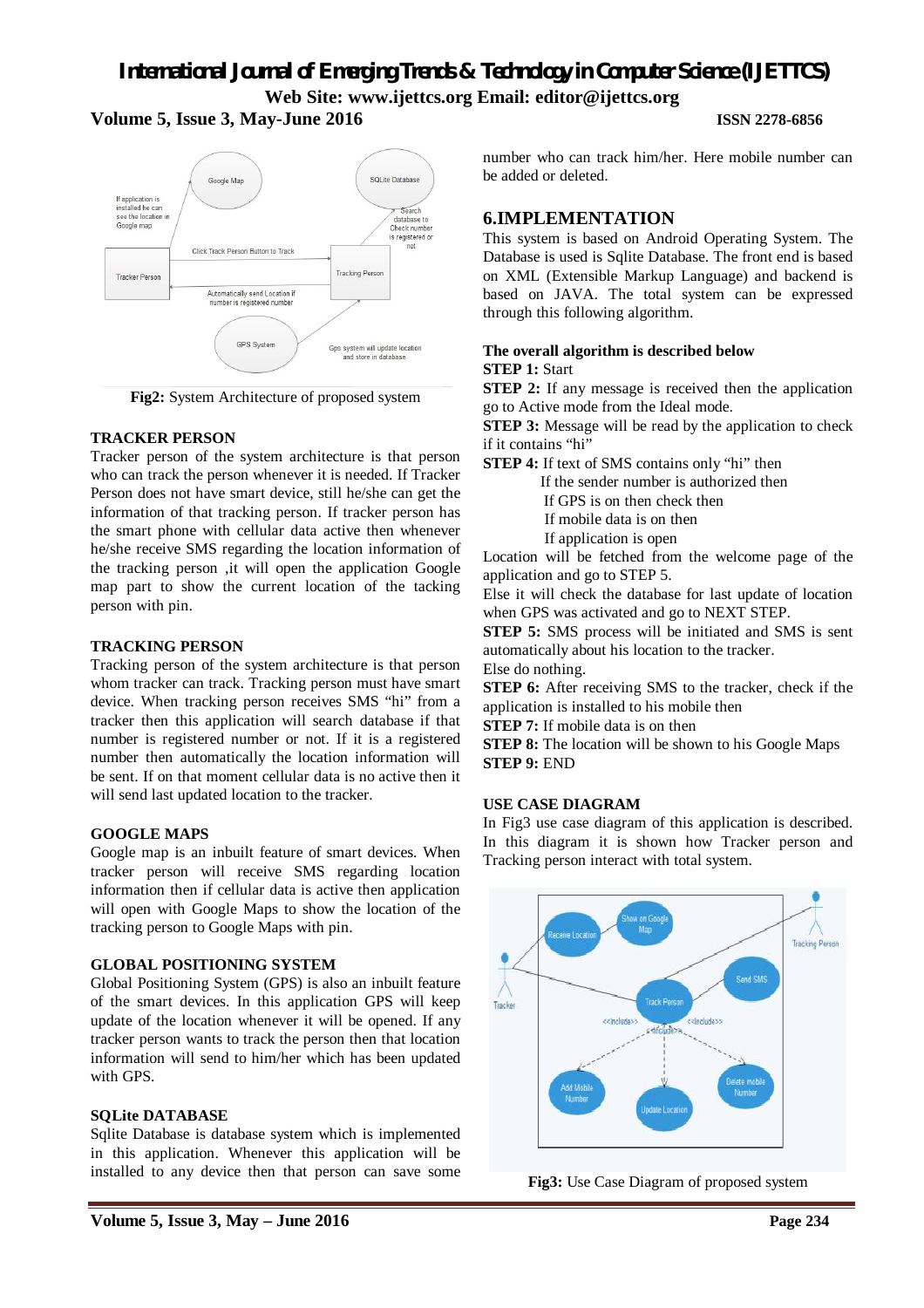# *International Journal of Emerging Trends & Technology in Computer Science (IJETTCS)* **Web Site: www.ijettcs.org Email: editor@ijettcs.org Volume 5, Issue 3, May-June 2016 ISSN 2278-6856**

**ACTIVITY DIAGRAM:** In Fig4 Activity Diagram of this proposed system is shown. In this diagram the activities are described like how they interact with each other and what conditions control the activity flow etc.



**Fig4:** Activity Diagram of proposed system

# **7.EXPERIMENTS and RESULTS**

The experiments are done on Windows Operating System. The application is executed on Emulator and Android devices with GPS system and Google Map facilities. Some results are shown below with the screen shots.

- In Fig5 splash screen is shown which will be appeared first after application opening.
- In Fig6 update location and Track Person Button will come up.



**Fig6:** First Page

- If 'Click here for Update your Location' button is clicked then this following activity will open, shown in Fig7.
- After updating location Fig8 will open.

| ChoiceActivity          |                                        | 7:52 |
|-------------------------|----------------------------------------|------|
|                         | Click Here For Update your<br>Location |      |
| Click Here for tracking |                                        |      |
| <b>ENABLE GPS?</b>      |                                        |      |
|                         | <b>Enable GPS</b>                      |      |
|                         |                                        |      |
|                         |                                        |      |
|                         |                                        |      |
|                         |                                        |      |
|                         |                                        |      |





**Fig8:** Searching Position

- After receiving message about location of the tracking person. Fig9 is showing message received with address and Latitude and Longitude of the tracking person.
- This Activity shows location on the map if cellular data is activated of the tracker. In fig10 the received location is showing on Google Map.



**Fig9:** Location SMS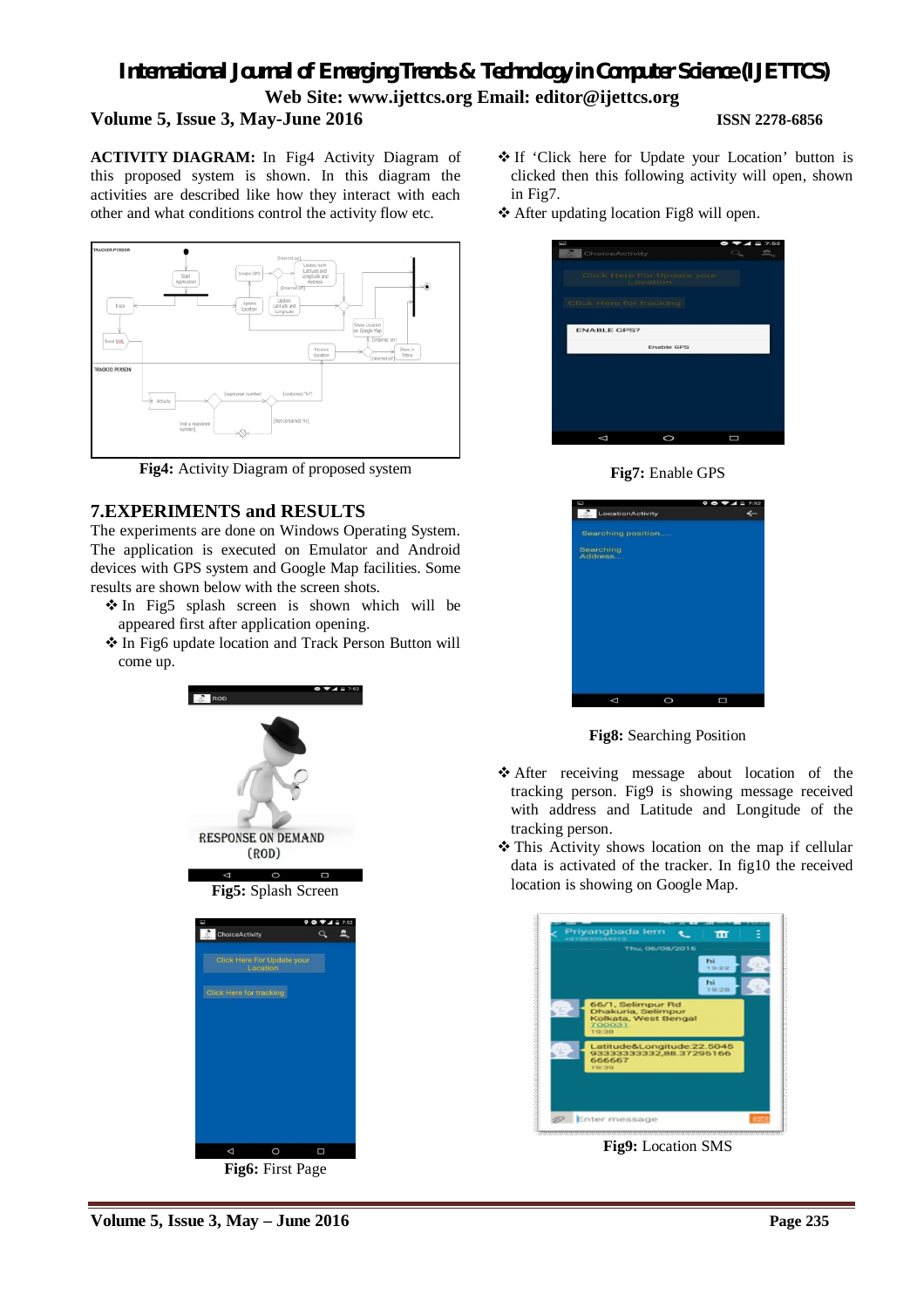# *International Journal of Emerging Trends & Technology in Computer Science (IJETTCS)* **Web Site: www.ijettcs.org Email: editor@ijettcs.org**

**Volume 5, Issue 3, May-June 2016 ISSN 2278-6856**

TrackingByGps

**Fig10:** Show Location in Map

# **8.DISCUSSION AND CONCLUSION**

When a plain GPS system gets costly, a simple mobile application can do the same thing very effectively and that is free of cost. It will not only send the latitude longitude but also the application can fetch the exact address of the person though the application is not installed to the both ends. If it is installed to the both ends the location will be shown to the Google Maps to tracker ends. It is internet independent application where it is possible to get exact location of any person though smart phone is not connected with cellular data. Keeping on mind the security this application is also facilitate enough for not sending location to any mobile number. There is a registered number option where particular mobile number can be saved by which only that registered mobile number can get the location of the person. Some advantages and disadvantages are described in the following

### **ADVANTAGES:**

- End user can track his/her position.
- End user gets exact address of the person along with latitude and longitude.
- If end user has smart phones then location of the tracked person will show on the Google Map.
- If internet is not available then also tracker can receive the SMS about the last position of the tracking person.

### **DISADVANTAGES:**

- Tracking person who is tracked must has smart phone.
- If internet is not available to the tracking person then only Latitude and Longitude will be updated.

# **REFERENCES**

[1]. Mahesh Kadibagil , Dr. H S Guruprasad "**Position Detection and Tracking System"** IRACST - International Journal of Computer Science and Information Technology & Security (IJCSITS),Vol. 4, No. 3,June 2014

- [2]. Monika Sharma, Sudha Morwal "**Location Tracking**  using Google Geolocation API" IJSTE International Journal of Science Technology & Engineering | Volume 1 | Issue 11 | May 2015 ISSN (online): 2349-784X
- [3]. Nikita Mithapelli, Snehal Chavan, Jyoti Kumari "**Alumni Tracking Using Google Map API and Social Media based on GPS and LBS**" DOI 10.4010/2016.593 ISSN 2321 3361 © 2016 IJESC
- [4]. Lash Kari A.H, Parhizkar B, Raman, "**Widget BasedPosition System (WBPS) an innovative mobile Application**", IEEE International Conference on Computer Engineering and Technology, Volume 2,16-18 April 2010, pp 615-619,ISBN:978-1-4244- 6347-3, DOI:10.1109/ICCET.2010.5485646 .
- [5]. Kumar N, "**Where are you? A location awareness system**", 4thInternational Conference on Advanced Computing, Chennai, 13-15 Dec. 2012, pp 1- 5,ISBN:978-1-4673-5583-4, DOI:10.1109/ICoAC. 2012.6416798.
- [6]. Ahmad Ashraff Bin Ariffin , "**Implementation of GPS for Location Tracking**" Published in Control and System Graduate Research Colloquium (ICSGRC), 2011 IEEE,Print ISBN 978-1-4577-0337- 9 INSPEC Accession Number:12182942.
- [7]. Mr. Nilesh Manganakar, Mr. Nikhil Pawar, Mr. Prathamesh Pulaskar "**Real Time Tracking of Complete Transport System Using GPS**" ISBN 978-93-82338-79-6, Proceedings of National Conference on New Horizons in IT - NCNHIT 2013.
- [8]. B. P. S. Sahoo and Satyajit Rath ,"**Integrating GPS, GSM and Cellular Phone for Location Tracking and Monitoring**" Proceedings of the International Conference on Geospatial Technologies and Applications, Geomatrix'12 February 26 – 29, 2012, IIT Bombay, Mumbai, India.
- [9]. Ruchika Gupta and BVR Reddy "**GPS and GPRS based Cost Effective Human Tracking System Using Mobile Phones**" .
- [10].Amol Dhumal, Amol Naikoji, Yutika Patwa, Manali Shilimkar, Prof. M. K. Nighot "**Vehicle Tracking System using GPS and Android OS**" International Journal of Advanced Research in Computer Engineering & Technology (IJARCET) Volume 4 Issue 4, April 2015.
- [11].Panagiotis Georgopoulos, Ben McCarthy , Christopher Edwards "**Location Awareness Rescue System: Support for Mountain Rescue Teams**" published in Network Computing and Applications (NCA), 2010 9th IEEE International Symposium on Print ISBN: 978-1-4244- 7628-2 INSPEC Accession Number: 11578809 DOI: 10.1109/NCA.2010.44.
- [12].Duansheng Chen, Yongquan Du ; Yibao Zhang "**Design and Implementation of a Location Awareness System for Field Police Work**"